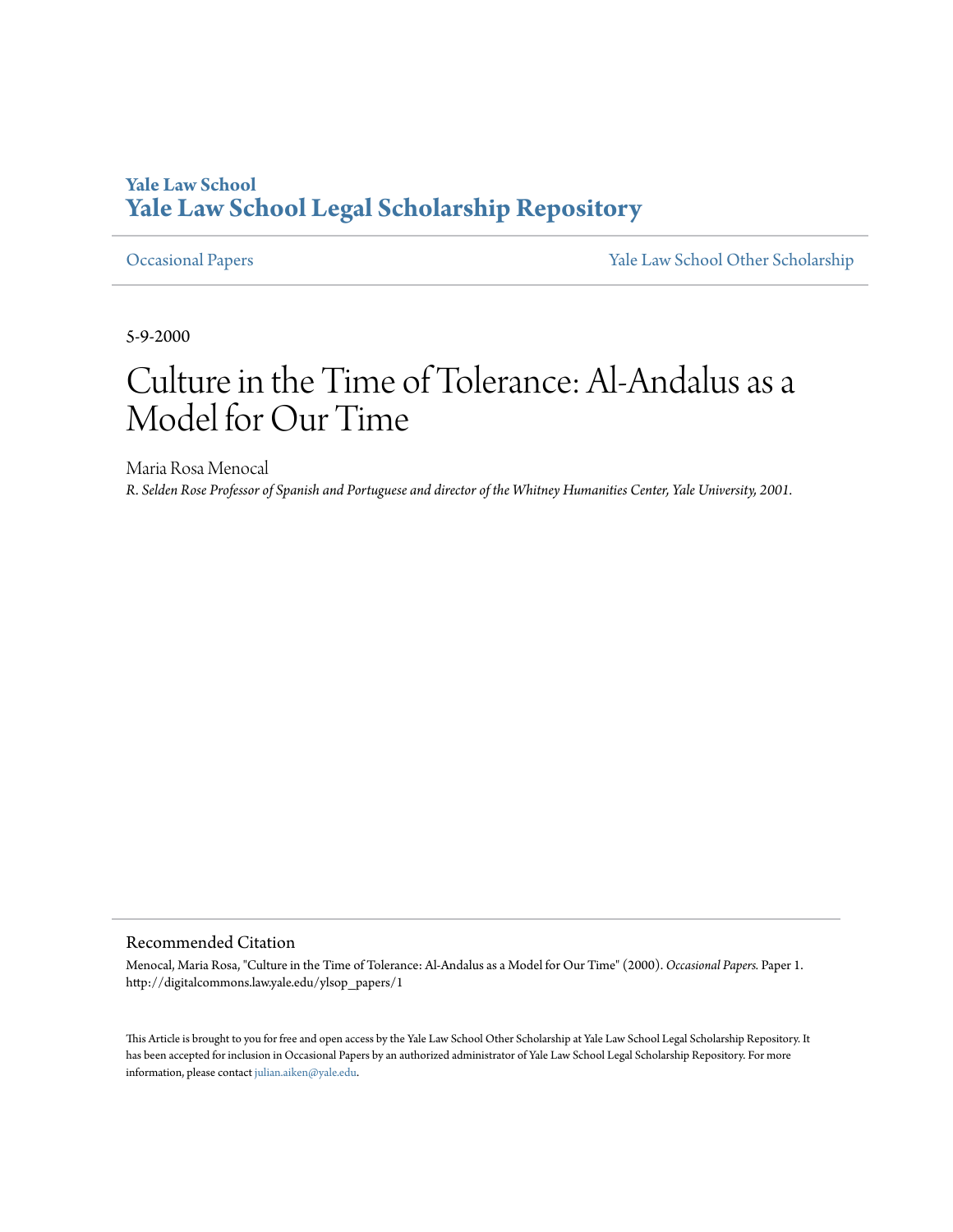# **Culture in the Time of Tolerance: Al-Andalus as a Model for Our Own Time**

### **María Rosa Menocal**

*María Rosa Menocal is the R. Selden Rose Professor of Spanish and Portuguese and director of the Whitney Humanities Center at Yale University. This is the text of a lecture given at the closing dinner of the Middle East Legal Studies Seminar (MELSS), Istanbul, Turkey, May 9, 2000. These remarks are all adapted from material in the author's forthcoming book, The Ornament of the World: How Muslims, Jews and Christians Created a Culture of Tolerance in Medieval Spain to be published by Little, Brown and Company in the spring of 2002.*

Even though I have been teaching at Yale for about fifteen years, and even though my office is about a block down Wall Street from the Law School, I first met Anthony Kronman only a few months ago. I actually picked a fight with him after a brilliant talk he gave on the Enlightenment, a period I, as a medievalist, feel ought not to be particularly glorified since it is so conspicuously responsible, along with the Renaissance, for that demonization of the Middle Ages to which we are, unfortunately, the heirs. But Tony obviously enjoyed the fight, and at the dinner after the talk, after multiple glasses of very good wine, he left me speechless when he said his notion of the perfect place to live would be where the religions of the children of Abraham all tolerate each other and where, in the peace of that tolerance, and in the shade and fragrance of orange trees, we could all sit and talk about philosophy and poetry. That, I said to him, is a place I know very well indeed. It existed in any number of different political configurations over nearly eight hundred years, and it was and has been called many names, all of them imprecise for different reasons: *al-Andalus* in Arabic, *ha-Sefarad* in Hebrew; the names of a half-dozen different cities when they were at its center; Castile at other moments. Never--I had to break it to him--had it ever been California, although parts of California's manmade landscapes do echo and remember many of its loveliest features: the tiles, the courtyards with fountains, even the orange and palm trees. I am here tonight to talk about that place, a remarkable medieval culture rooted in pluralism and shaped by religious tolerance. And to show some of it to you, because despite its having existed in one form or another for nearly eight centuries, it is largely obscured from our view, because we most commonly tell political and ideological rather than cultural history.

I am going to begin by showing you three spectacular buildings, built within years of each other, and conspicuously and unembarrassedly dependent on each other. The first of these, the Alhambra, was built in Granada over the course of about a century, beginning roughly in 1250, and was just being finished in the early 1360s. The second and the third were built right on its heels, before the plaster on the first was even dry: one in 1360 in Toledo and the other in 1364 in Seville. The last half of the fourteenth century is actually very, very late in the history of al-Andalus, which is the name I will mostly use tonight and which is the name most commonly applied to the Islamic polity that, from about the mid-eighth century on, had existed in Europe. I will return to the beginning of the story in a bit, so bear with me while I tell a part of the end of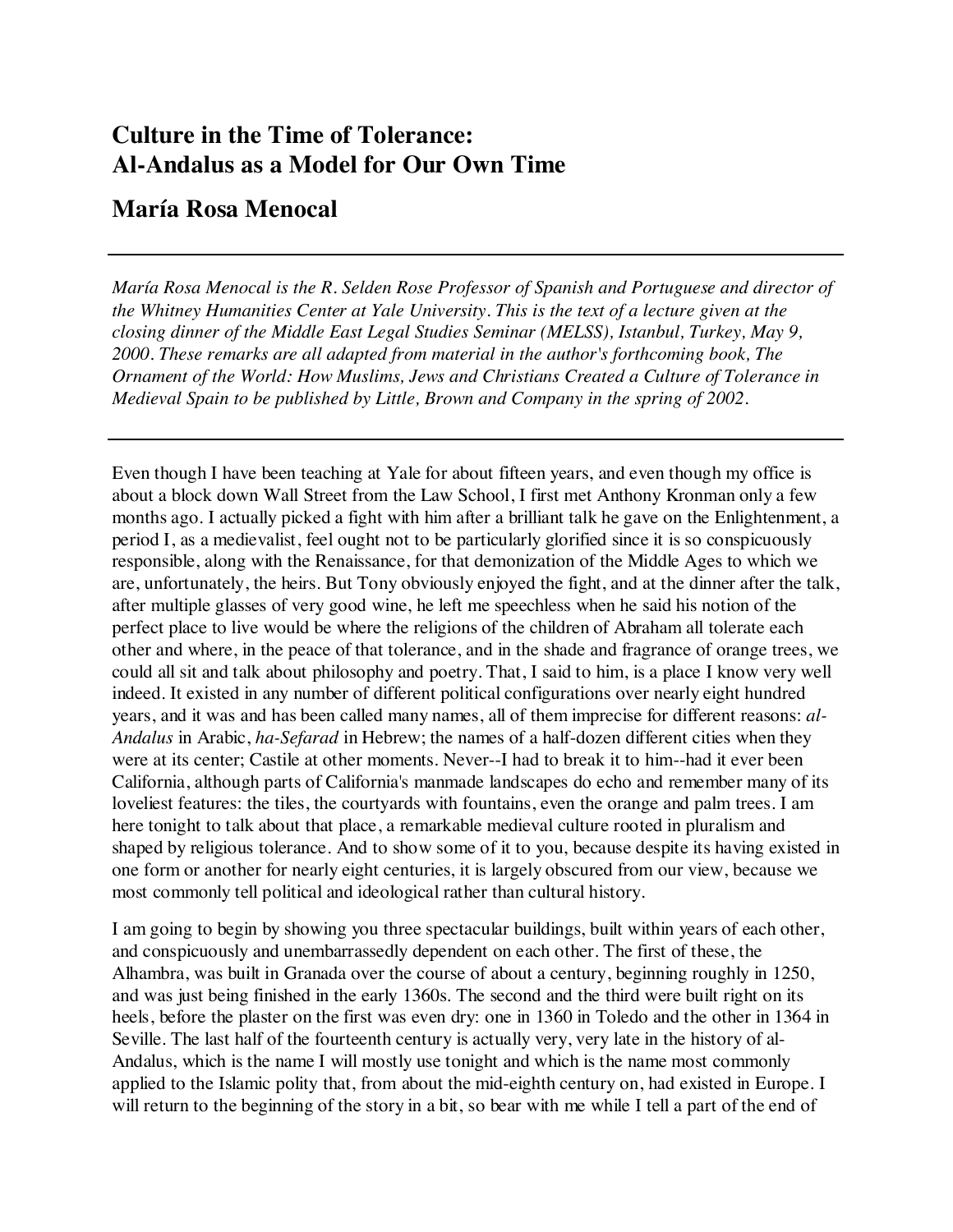this story, as we look at these lovely artifacts, which were all built long after al-Andalus, properly speaking--i.e., as a significant Islamic kingdom--had been dismantled and, indeed, destroyed.

More than a century before, from 1212 to 1248, all of the principal Andalusian cities had fallen to the Castilians: among them the ancient capitals of Córdoba, which had been the seat of the caliphate; and Seville, the magnificent, orange-tree-scented abode of the Almoravids and Almohads, the last Muslims to rule over more than one Andalusian city. After 1248, standing by itself in its splendid and snow-capped mountain stronghold, lonely and surrounded, was Granada. For the next two hundred and fifty years, under the rule of a single dynasty called the Nasrids, Granada was in crucial ways a very different place from what al-Andalus had been. Among other things, there were no *dhimmi* (the Peoples of the Book), no Jewish or Christian populations, in that cornered place. This mono-religious state was a unique phenomenon since those Muslim settlers had first arrived in the eighth century. Deep inside their rugged mountain stronghold, the Banu Nasr, the descendants of the first Nasrid, turned ever more inward, becoming progressively more purely Islamicized. During that first half of their long and Iliad-like besiegedness, they built for themselves the fittingly sepulchral monument now known as the Alhambra, from the Arabic "The Red Fort".

But even though the Muslims of Granada existed in a state of cultural isolation, and in that state produced this remarkable monument to the pure power and pleasure of Islamic ornamentation, the rest of what had once been al-Andalus did not. Indeed, the other two buildings that you have already glimpsed, and that are so clearly loving tributes to and adaptations of the marvelous style of the Alhambra, are not only *not* from any other part of Islamic Spain--there was no such thing- but are from places that the conventional and largely unquestioned historical narratives cannot even begin to account for. Those narratives do not know what to do with these buildings, and even less with the vast body of literature from the Andalusian universe, because they are driven to tell the story of failures instead of successes; because, as with most history, the narratives are trapped and often tripped up by knowing how it all comes out.

But let us turn again to these buildings that were so lovingly built in imitation of the Nasrid's Alhambra. Peter the Cruel is the delightful name we give to the powerful Castilian monarch who was what *The New York Times* would have called "the leader of the Christian world." In the 1360s his splendid seat was the beautiful old Andalusian city of Seville. His ancestors, going back to Ferdinand III, who had taken Seville from the Almohads in 1248, had mostly preferred this sunny, open, and luxurious city to their venerable old capital Toledo, a far colder, cragged, and closed-in place. Toledo was the ancient Visigothic and ecclesiastical capital of the Iberian peninsula, a vibrant center of science and philosophy. It had been turned over to the Castilian Alfonso VI in 1085 by a weak Muslim ally, marking a dramatic turning point in Andalusian and medieval history: to radically simplify things, it was this event that brought the Aristotelian corpus as well as an extensive body of mathematics, medicine, astrology, and astronomy from Arabic into Latin. But Peter the Cruel not only preferred Seville, he decided to build a splendid new palace there for himself, which he called by its most straightforward name in Arabic: *al-qasr*, "the palace." The Alcazar, as it was eventually known in Castilian, the other language of the Christian court, was the center from which, with that iron fist that gave Peter his nickname, he governed relatively vast portions of the rest of the peninsula. And he prayed next door, in a vast cathedral of which only the minaret, doors, and ablutions court still stand. It had, of course, once been the Great Mosque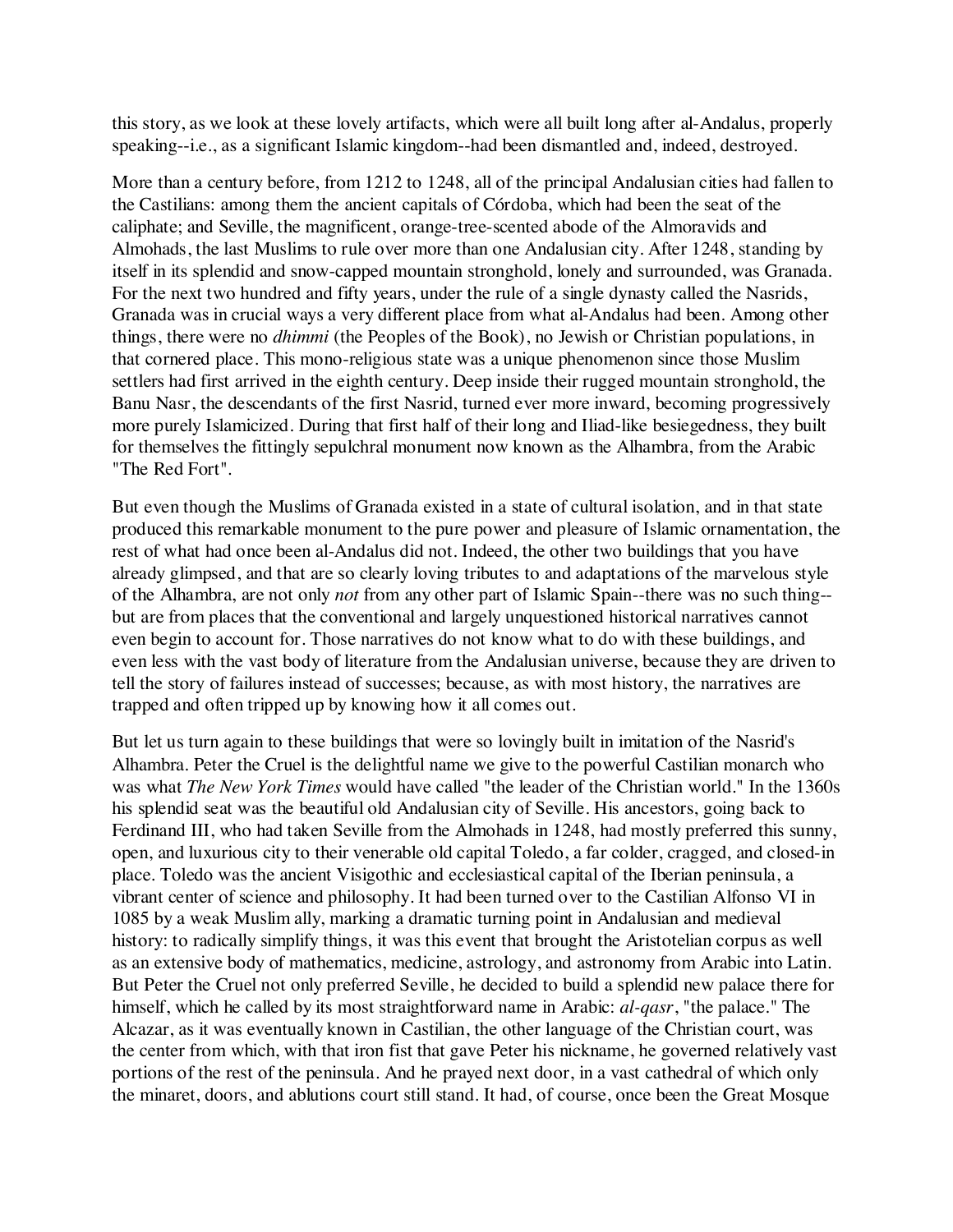of the Almohads, and when the Muslims lost their last battle for it in 1248, the Christians did what they did everywhere in the peninsula during hundreds of years of what is so misleadingly called a "Holy War": they walked into the imposing mosque of the city, reconsecrated it, and began to pray there the next day, calling it their cathedral. My students at Yale do not necessarily know that the God of Islam is the God of Abraham, but Christians and Jews in the Middle Ages did. The tomb of Ferdinand III, who was eventually canonized as Saint Ferdinand and who in some narratives is referred to as the Conqueror, was not only built inside that mosque-turned-cathedral, it was inscribed in all the languages of his lands: Arabic, Hebrew, Latin, and Castilian, each language recording the date of the king's death in its own calendar.

But while the imposing old mosque was fine, the old palaces apparently were not. So Peter brought in workmen, craftsmen, and artisans from Granada, where for several generations they had been at work on that Islamic palatine city's various extravagantly ornamented buildings. These craftsmen went to Seville to build him a royal palace in the same style of the royal palace of his Nasrid rivals, his "Moorish" enemies. A visitor to Peter's Christian capital and court in Seville would have smelled the same odor of fresh plaster and stucco that still hung in many of the new rooms in Muhammad V's Granada; would have seen the same Arabic calligraphy, gorgeously and intricately carved into the white stucco-and-plaster walls. Among those visitors in 1364, who would have been struck by the rapid-as-wildfire spread of this decadent new Islamic style, was the young Ibn Khaldun, who would become the greatest and most extraordinarily perceptive historian of the Arabic tradition, elaborating a theory of historical cycles, its layers and declines and falls. Ibn Khaldun, who was from an old Andalusian family that had emigrated to Fez during the last years of the Almohads, was offered the restoration of his ancestral lands by Peter if he would stay on as his vizier. He demurred, but I am sure he always remembered, as he later made his way eastward across North Africa toward an eventual meeting with another of history's despots, Tammerlane, the way in which the new Christian palaces in al-Andalus had walls that could recite the memories of the Arabic and Islamic past.

It is impossible to know if Ibn Khaldun knew that new Jewish buildings--and there were such things still going up in the late fourteenth century--also had walls that could speak to those memories. The second building that I showed you is in the venerable older capital, Toledo, and it was actually the first great example of the extravagant new Nasrid style built outside of Granada. It had been completed a few years before Peter built the Alcazar, and since there is no record of Peter's having seen the Alhambra in person, it is perfectly reasonable to assume that it is this building in Toledo, his other capital city, constructed by Peter's own treasurer and adviser, that opened Peter's eyes to the extraordinary expressive power of that style. In 1360 Samuel Halevi Abulafia had built for himself and his community a synagogue in the extravagant new Nasrid style, overfilled with that otherworldly stucco relief and, of course, with writing intricately, brilliantly carved into the sparkling white plaster. Some of the writing in this gorgeous synagogue, unsurprisingly, is in Hebrew. And some of it, perhaps surprisingly, is in Arabic, still the language of the cultured Jews in Castile nearly *three hundred years* after the advent of Christian government in Toledo. Most surprisingly, the writing in Arabic includes verses from the *Qur'an* (Koran), a gesture that makes those walls speak to, and about, a history and a memory we are mostly unwilling or unable to understand.

Let me now go back to the beginning of the story and tell it, in a very miniature form, in a way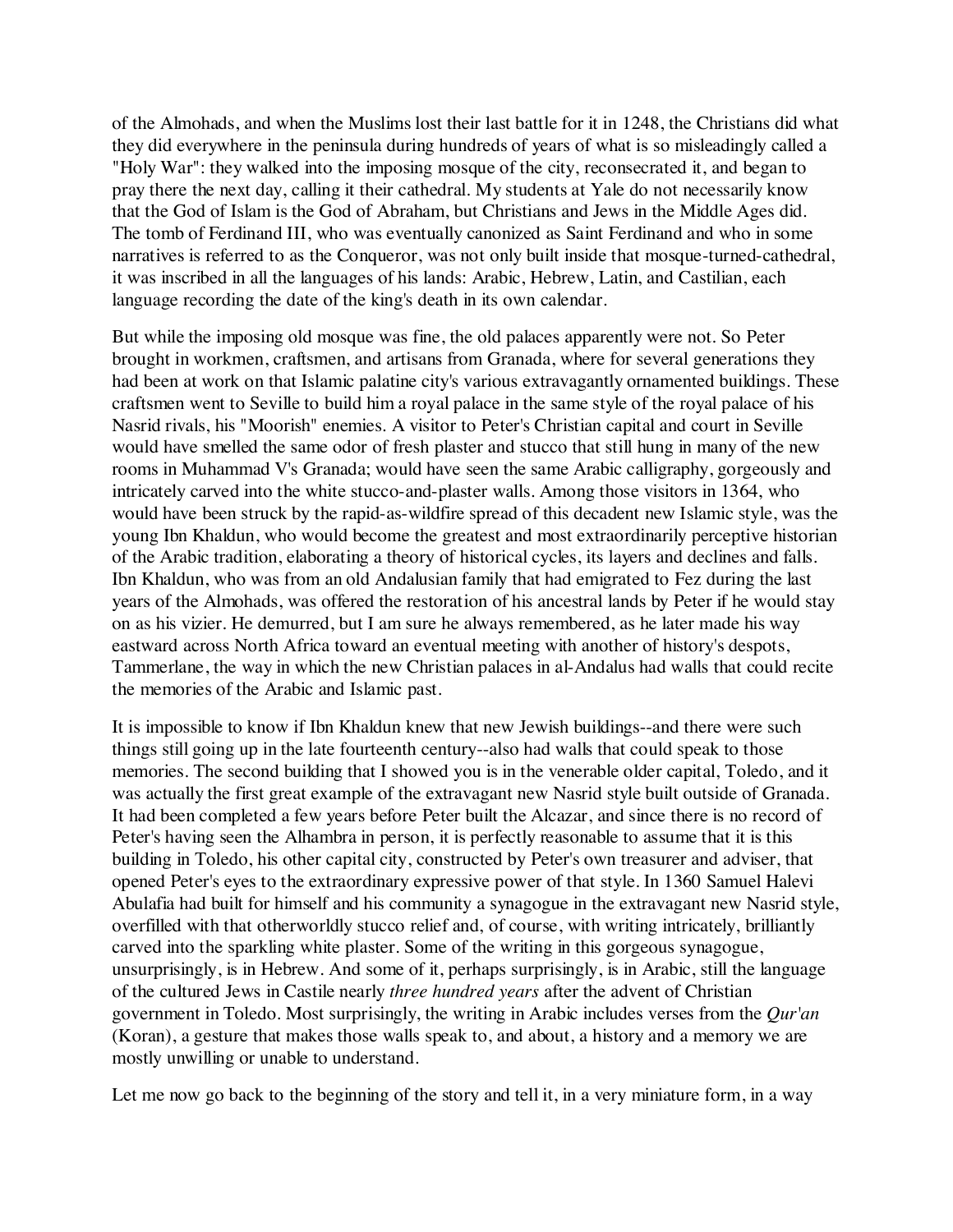that will both make sense of these buildings and, I hope, suggest how the multiple and complex lessons--positive and negative--that abound here are relevant for our time, and for the sorts of dilemmas which surround us. The story as we conventionally hear it begins in 711 with the crossing of the Strait of Gibraltar, but that is the wrong year to remember. If you tell the story not as a foreign invasion but rather as the foundation of a new polity in a new land, the foundational years are really 750 and then 755-56. Armies had crossed the strait and settlers settled nearly the whole of the Iberian peninsula beginning in 711, but that first generation of Muslims in medieval Europe was, unsurprisingly, mostly made up of outlanders: frontiersmen who had little notion of anything other than being at the furthest outer reaches of a civilization--the Maghreb, the "Wild West"--whose center was months' travel away, in Damascus.

But in 750 a dramatic revolution occurred in Damascus. The ruling family--the Umayyads, who for a hundred years had been the caliphs, heirs to the Prophet himself--was not only overthrown but brutally massacred by the Abbasids. One plucky young scion of the royal family managed to escape and elude capture for five years, although he was being hunted by the unforgiving Abbasids. Like most or perhaps all new regimes, the Abbasids felt a powerful urge to create their own legitimacy, breaking from the past they were replacing. They wanted no trace of the older caliphate--indeed, they even moved the capital itself, abandoning glorious but distinctly Umayyad Damascus and moving the center of the Islamic world east to Baghdad. Abd al-Rahman, the prince who was the single Umayyad survivor, miraculously escaped by going west, to the farthest frontier of the then-young and inchoate empire to find refuge among his mother's people, the Berbers. But by the time he got there, many of these tribesmen had settled across the strait from their ancestral North African lands. Abd al-Rahman decided he too would find a new home in those territories already called al-Andalus. In 756, with barely a whimper of opposition from the man who believed himself the emir, the governor, Abd al-Rahman moved into the old city of Córdoba and declared it the new House of the Umayyads, the legitimate continuation of the ruling family that the Abbasids thought they had exterminated and replaced. Here, on the banks of the Guadalquivir--the *wadi-al-kabir* or "big river"--there took possession of the consciousness of this new place a bitter rivalry with Baghdad's claim of descent from the Prophet and the first caliphs.

Once again we are victims of that anachronistic habit of telling history looking backward, as if while it happens it is inexorably going toward its inevitable outcomes. Among the many things about the centuries-long presence of Islam in Europe that are obscured by this, by the fact that the center of Islam was not permanently moved to southern Europe, are all the ways in which the Andalusians thought they were the real thing. Beginning with that first, triumphant, Anastasia-like young man, an Umayyad who believed the Abbasids were illegitimate and murderous pretenders, al-Andalus was in their own minds the authentic continuation of the cultural and religious traditions of Islam. Within a very few years of establishing himself in Córdoba and resigning himself to permanent exile, Abd al-Rahman began to build the most visible symbol of the survival of the Umayyad polity and of the rise of Andalusian Islam - the Great Mosque of Córdoba, which, unlike that in Seville, has mercifully survived the early modern period's virulently anti-medieval biases. Few mosques in the Islamic world speak so eloquently, or so loudly, to that sureness of being at the center of God's universe.

God's universe, in al-Andalus, had three principal and interlocking features which are at the heart of its importance for us, and which were in its own time at the heart of that culture's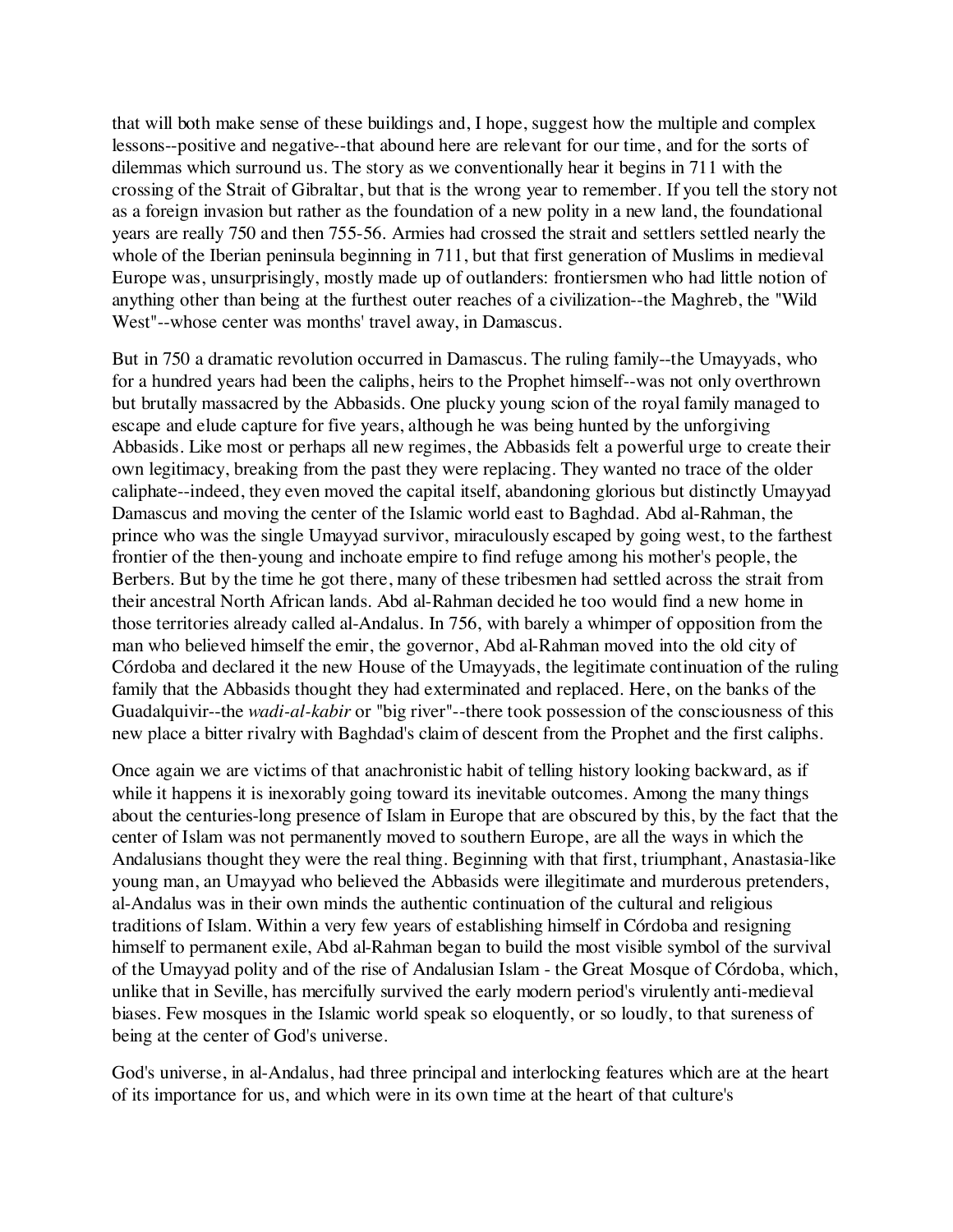extraordinarily vigorous well-being: ethnic pluralism, religious tolerance, and a variety of important forms of what we could call cultural secularism--secular poetry and philosophy--that were not understood, by those who pursued them, to be un- or anti-Islamic. Of course, all three are inherently possible in Islam. One might even say they are inherently mandated by Islam. But few Islamic polities have done it as well as al-Andalus did, nor for as long, nor with greater longterm impact and dazzling results. The Christian Alcazar and the Jewish synagogue we have just looked at are two of its most visible tokens, but they are far from unique.

So let us look at these core qualities and values that so shaped medieval culture. Beginning but not ending with the line of Umayyad caliphs who, after Abd al-Rahman I--himself half-Syrian and half-Berber--were almost without exception the sons of former Christian slaves from the far north, the Muslims of al-Andalus were striking in their ethnic diversity. The leadership and much of their sometimes imaginary ancestry were Syrian; most of the foot-soldiers were first-generation, immigrant Berbers; and the inhabitants of the Iberian peninsula, from whom within a few generations the majority of the Muslims descended, in part or in whole, were ethnically no different from those who remained Christian: Celto-Iberians and Romans and Visigoths. There were also substantial communities of Jews who had arrived in Iberia with the Romans and who had been notoriously abused and even enslaved by the last of the corrupt Visigothic governments. The Jews were certainly not the only group in the eighth century optimistic that the Muslims would be more benign rulers than the Visigoths had been. The number of Muslims in Iberia grew exponentially during the next several hundred years not because more "Arabs" came to live there, but because the original inhabitants of the peninsula converted to the dominant faith in overwhelming numbers.

The unconverted Christians and Jews, called the *dhimmi*, of al-Andalus, were thus not very different ethnically from their brothers and neighbors who did convert; and soon enough they were not very different in other crucial ways, since Christians and Jews were thoroughly and mostly enthusiastically Arabized within a relatively short period of time. The Andalusian Christians were even called the Mozarabs or *must'arab*, or "wanna-be-Arabs" and there is a wonderful Latin lamentation from Alvarus, a ninth-century churchman of Córdoba, complaining that young Christian men can barely write decent letters in Latin but are so in love with Arabic poetry that they can recite it better than the Muslims themselves. Identity, here as in the rest of medieval Europe, was a very complex thing and many people did not shy away from embracing what would seem impossibly contradictory to others--to Alvarus, for example, or to us moderns, nurtured from the Renaissance on to believe that harmony and unity and coherence are good and advanced things.

One of the least appreciated features of Islamic culture, that vital part of it that comes directly from the poetry-loving and word-worshipping desert culture of the pre-Islamic Arabs, is the way that from the beginning it embraced the possibility of contradiction--as, I believe, poetry-centric cultures are bound to do. F. Scott Fitzgerald once famously said that the test of a first-rate mind was the ability to hold two contrary ideas at the same time. By that measure, which I think is essential for there to be true religious tolerance and the sort of cultural vitality that can come from that, Andalusian culture, and by extension much medieval European culture, was first-rate indeed. There are dozens and dozens of wonderful examples of this, little-known because we tell the story as if they, like us, were striving to be unified creatures: ergo, Arabs spoke Arabic, religious people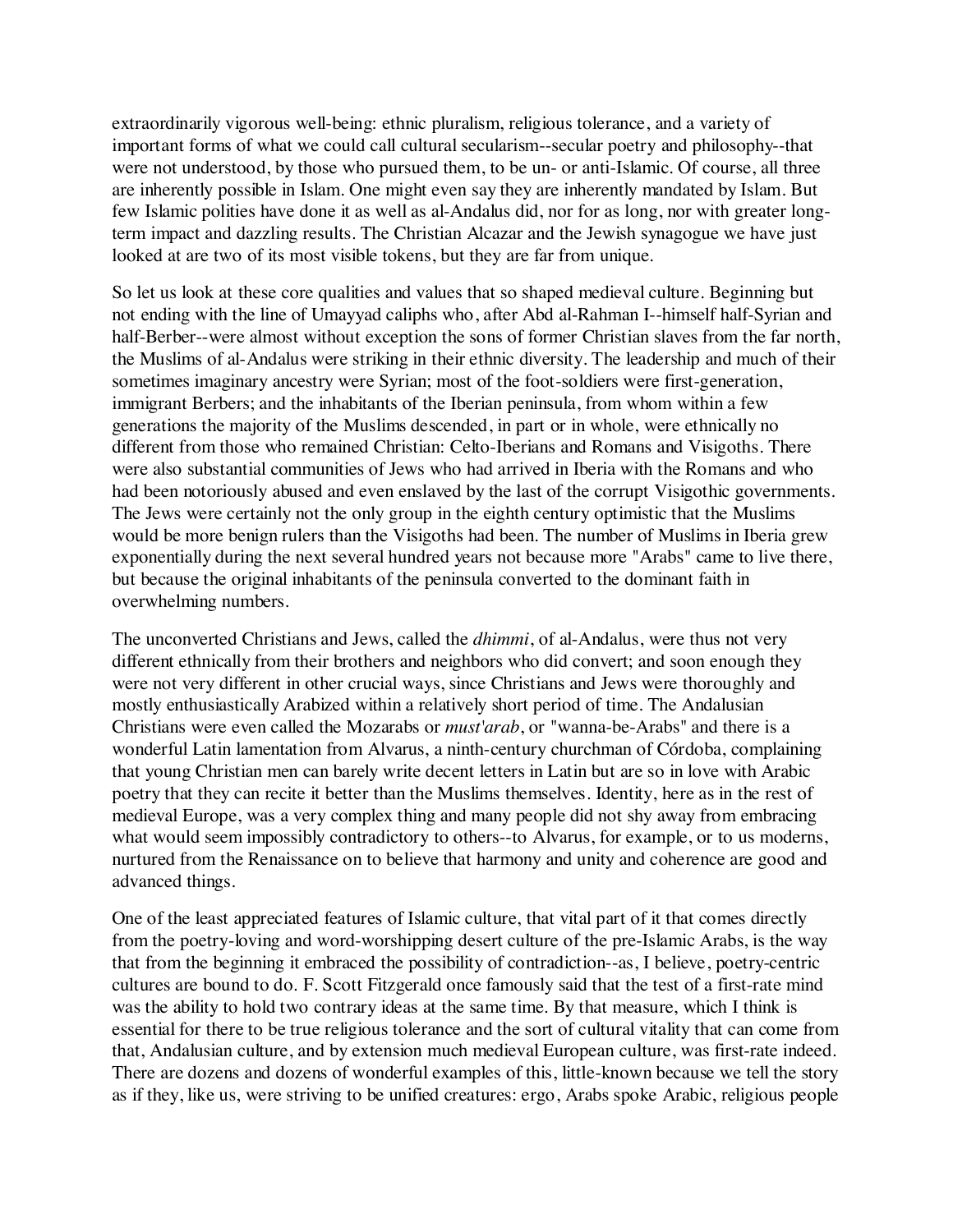were pious and would not have cultivated erotic poetry, and Christians spent all their time crusading against the enemy.

Let me tell you a story to try to debunk some of this. It is the story of the Golden Age of the Jews. Not "*A*" golden age but "*The*" Golden Age, and its first chapter, if we tell the story right, is in Mecca. The story explains not only why that amazing synagogue was built in Toledo but also why the wealthy and educated nineteenth-century Ashkenazy Germans who settled in New York sometimes built synagogues that look like mosques. It all makes sense, but only if we begin with poetry. Much of the history of the stunning poetry of the pre-Islamic period (an era that in Arabic, since Muhammad, is referred to by that half-poetic, half-theological characterization of the *Jahiliyya* or "The Age of Ignorance") is lost in the desert sands, but stunning shards do survive of an oral poetic tradition of great complexity and refinement. The poems are usually referred to as odes or, more revealingly, as the "suspended" or "hanging" odes, a curious expression from the most telling anecdote about them. Whether it is historical or apocryphal, the anecdote recounts that the many Arabian tribes held an annual poetry competition when they congregated in Mecca. The winning poems would be embroidered in gold on banners and then hung on display at the ancient shrine, that impenetrable black rock at the heart of the city. Perceived as the house of God, that mysterious black rock would eventually become the symbolic heart of the new religion as well, the Ka'aba that pilgrims still circumambulate in Mecca and toward which Muslims pray. When Muhammad came in from the desert and stood in that town pronouncing the revelation he had received from God, he was a Prophet whom God had instructed to "recite" (the opening words of the *Qur'an* and "*Qur'an*" itself mean "Recitation"). But he was also conspicuously a part of that oral tradition, with a highly developed reverence for the power of poetic language.

Muhammad's arrival at the heart of pagan Mecca to preach, to recite verses, many of them powerfully lyrical and hermetic, was an act that in and of itself had eloquent resonance, that was clearly a part of that public poetic tradition that had hung banners embroidered with poems in the village square. The love of the language itself was a key part of that pre-Islamic Bedouin culture that first received and shaped the new religion. These desert warriors were also poets (and great lovers of poetry) of extraordinary delicacy and sentimentality. And, as the story of the hanging odes illustrates, nothing was prized more highly than language itself, the inevitably complex and contradictory language of poetry; nothing was more worthy of being turned into gold and placed at the center of Mecca itself. Until, that is, Muhammad's uncompromising monotheism stripped that pagan place of its idols, but, perhaps incongruously, left what might have been the most powerful idol of all, poetry itself. Poetry, both pre-Islamic poetry, and afterward, poetry that was from the Islamic period but was still uncompromisingly secular, not only survived the coming of Islam but flourished. Indeed, the pre-Islamic odes were collected by Islam's first generation of scholars and then canonized as the only hermeneutic key capable of unlocking the linguistic treasures of the *Qur'an*.

The extraordinary political, economic, and social well-being of the Jewish communities of al-Andalus was enabled by the very generous interpretation of the *dhimma*--the mandate that the other "Peoples of the Book" be protected--by the Umayyads, and after them, by what we might call the neo-Umayyads, the competitive city-states, Christian and Muslim alike and not aligned at all by religion, that replaced the caliphate. These political factors are well known and invariably cited as the keys to the spectacular cultural success in virtually every area that justifies the title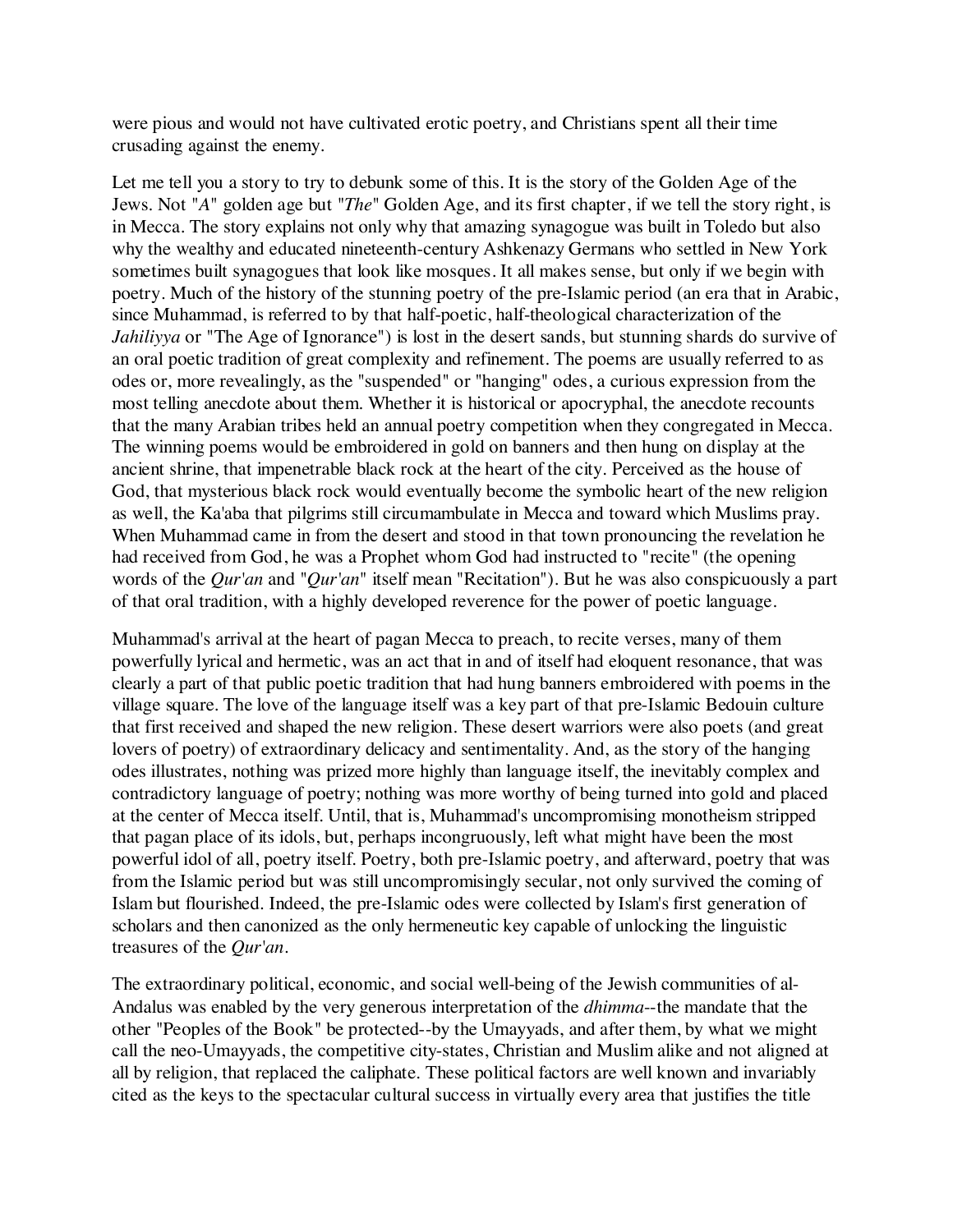"golden" for the period, although why it was that the Andalusian Muslims understood the *dhimma* in ways that seem extravagant is not much talked about. But in any case, the post-Solomonic revival of Hebrew as a language for secular poetry, which is the earth-shaking transformation of Jewish culture unique to that time and place, cannot be understood merely as the result of progressive social policies and most of all cannot be understood without understanding that firstrate poetic culture that was Arabic. The centrality of Arabic poetry in the life of all educated men in al-Andalus meant that the educated Jewish community came to know it and write it and in some profound way covet it, because it was so at odds with their own relationship to Hebrew, with which they had, for hundreds and hundreds of years, a dried-out, formal, purely liturgical relationship. Pious Muslims could recite the *Qur'an* in God's own sacred language, but for the Muslims God did not hoard His language or keep it locked up in His temples, and so those same Muslims could also do a thousand different things in Arabic. Most of all, they could read and write and sing love poetry. God, it turned out, had a first-rate mind Himself, and perhaps not only tolerated but enjoyed contradictions, didn't even mind being made love to in the same language that you might use for your lover. Any more than He minded--the Jews learned this too then--that his good servants in Baghdad wanted to speak that impossibly rational and unbelieving language- philosophy--that had been invented by the Greeks. The Abbasid caliphs thus devoted extraordinary time and energy and money to making Greek into Arabic, to making Aristotle too a vital part of the happily inconsistent conversations of the Muslims.

The profound Arabization of the Andalusian Jews was due in great measure to those contradictory, first-rate values of Arabic culture itself, and to the especially generous acceptance of paradox in al-Andalus. Tolerance of "others" is one thing, and a very good thing indeed, but the effects of taking pleasure in contradiction within one's own identity can be even richer. It became possible to be a pious Jew who could recite a pre-Islamic ode or a homoerotic poem or take the peripatetic tradition seriously, in great measure because pious Muslims did it. The community of Jewish intellectuals and leaders absorbed and came to believe in the fundamental moral of the story: internal tolerance of contradictory identity is the basis of a superior and firstrate language and identity. And so it was that the Andalusian Jews began, in the first part of the tenth century, to cultivate Hebrew as a language that could transcend the devotional and theological uses to which it had been limited for time nearly immemorial.

For the first time in a thousand years, Hebrew was brought out of the confines of the synagogue and made as versatile and ambidextrous as the Arabic that was the native language of the Andalusian Jewish community. Almost miraculously, Hebrew was once again used as the language of a vibrant and living poetry, what we call secular and vernacular, because the immensely successful Jews of al-Andalus decided that their God and His language too should be great enough, first-rate enough, to transcend prayer, to not mind sharing the language of erotic love. Why should Hebrew too not be the vehicle for contradictory ideas? It was because devout Jews had learned to love the same heterodox love poetry in Arabic that pious Muslims loved to recite that it became possible to read a Biblical text like the *Song of Songs* with its full compliment of erotic charges, and even to decide that what had once made Hebrew great was precisely that ability to write poetry that not only lay outside the synagogue, but that might well contradict the teachings of the synagogue. A new Age of David was brought into being, and in one of the hundreds of remarkable poems of al-Andalus, the Jewish poet Ismail Ibn Nagrila even says it aloud: "I am the David of my Age."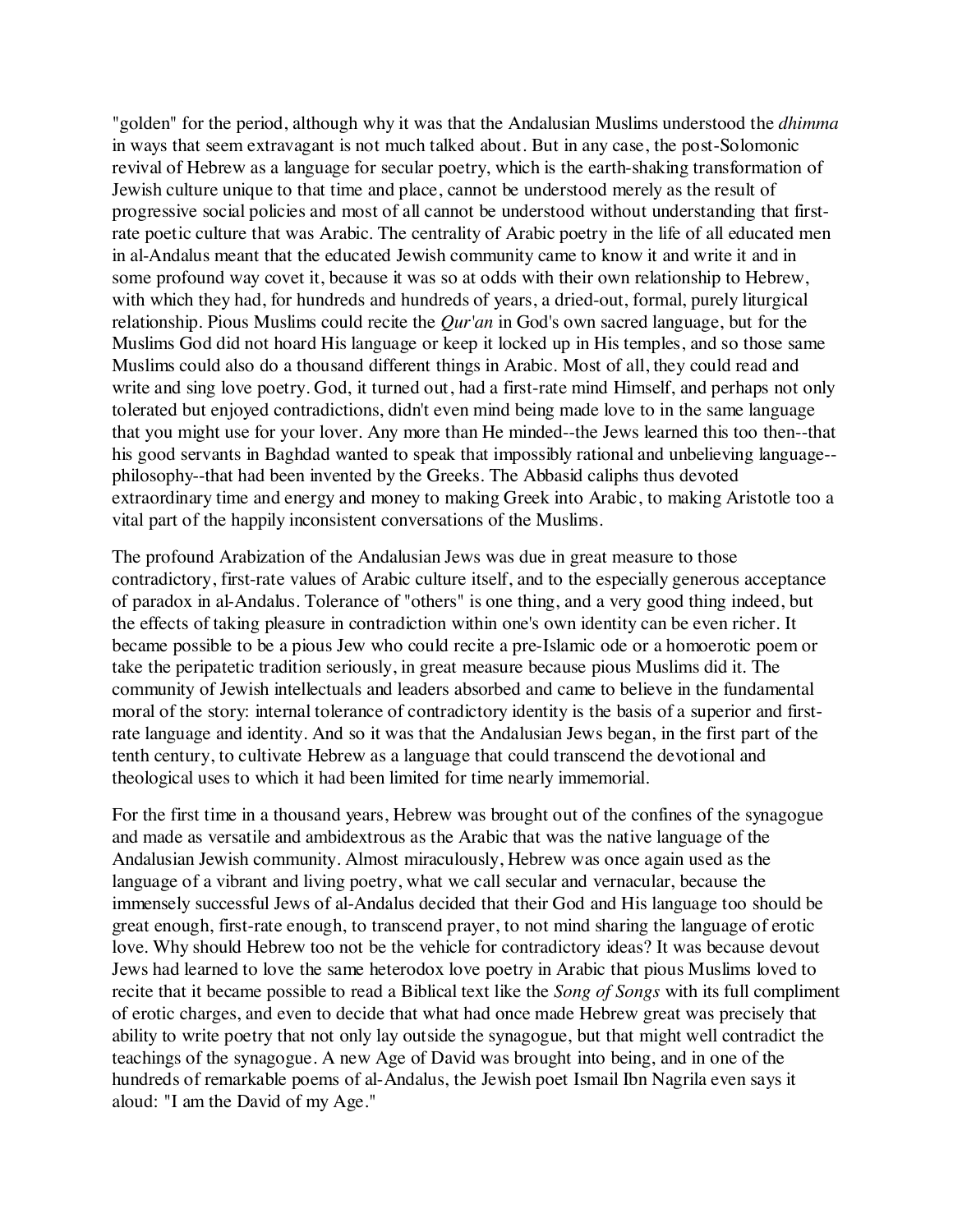That David of his age was also, by the way, the Jewish vizier of the Muslim city of Granada at the turn of the eleventh century, and for two decades the enormously successful military leader of its armies. We know about his exploits, and thus about Granada's victories against other Muslim cities, from various sources but especially from the poetry he wrote. Ibn Nagrila is mostly remembered by his formal title, the Nagid, for he was also leader of the Jewish community of Granada. It was he, a first-generation refugee from Córdoba at the time of the disastrous fall of the caliphate, who almost immediately began building a substantial castle on the hill that the Jewish community had settled. Samuel the Nagid laid out a new and far fancier place for the Jews living on that hill, part fortification and part cultural show of force; and after him, his son would expand it decoratively, laying out elaborate gardens on the adjacent grounds. But little remains of their eleventh-century buildings, the palace and gardens built by two generations of Córdoban Jews in exile, almost certainly out of the Córdoban conceits that had created the Great Mosque and the fairy-tale-like gardens of the caliphal palatine city of Madinat al-Zahra, almost certainly in the Umayyad style that was loved, and missed deeply. Some believe, but others do not, that the unique fountain in the Court of the Lions is a survivor from those original Jewish palaces. But nothing is sure because palace and gardens alike were thickly, spectacularly built over, layer upon layer, until they became the fabled Alhambra of the Nasrids, the last Muslims of Spain. Eventually it would directly inspire the most gorgeous synagogue of Christian Spain, where it is not so strange, after all, to see verses from the *Qur'an* on the walls.

Even in 1492 it might all have come out differently. Isabella was a direct descendant of the Castilians Peter the Cruel and Ferdinand III and Alfonso the Wise, all of whom had lived and reigned and prayed in their very first-rate capitals of Toledo and Seville where God had no problems with Arabic on the walls or with Jews as counselors. On the first of January, Isabella marched up that hill of Granada first settled by the Jewish vizier of Muslim Granada, dressed in what the chronicles call "Moorish clothes" and accompanied by a husband arranged for her by her own Jewish advisers, many of whom walked up that hillside with her. The Capitulation Agreements she signed, in the gorgeous main reception rooms of the Alhambra--which she took over as her own *casa real* and in which she would live--incorporated the same sort of generous *dhimma* that Andalusians apparently expected in principle, a guarantee of religious freedom for the Muslims of Granada. The tragic events of the rest of that year, which make all of these things painfully ironic, should not seem to us inevitable and long-sought, as we are taught, but rather as they seemed to those who lived through them: radically incomprehensible. For this catastrophic event the Muslims had no useful analogue, and thus no great consolation. But the Jews did, and the last day of their expulsion was carefully made to coincide with the anniversary of the destruction of the temple, the 9th of Ab, which that year happened also to be the day in early August of 1492 that Columbus left the port of Palos. When he landed in the New World, his official translator was a Jew, presumably by then "converted," who spoke Arabic to the no-doubt baffled Tainos in Cuba. I am a descendant of that conversation.

And Tony is a descendant of the blue-tiled patios with orange trees and fountains that were first built to ward off homesickness by the Sevillians, Granadans, and Córdobans who were the majority of the settlers of that part of the New World that includes California. And some of you are the descendants of everything that found refuge in the East instead. Many of the refugees from the catastrophe--the evitable, not the inevitable catastrophe--of 1492 in Granada, must have been reassured as they sailed into Istanbul, into the extraordinary port that is visible from here, across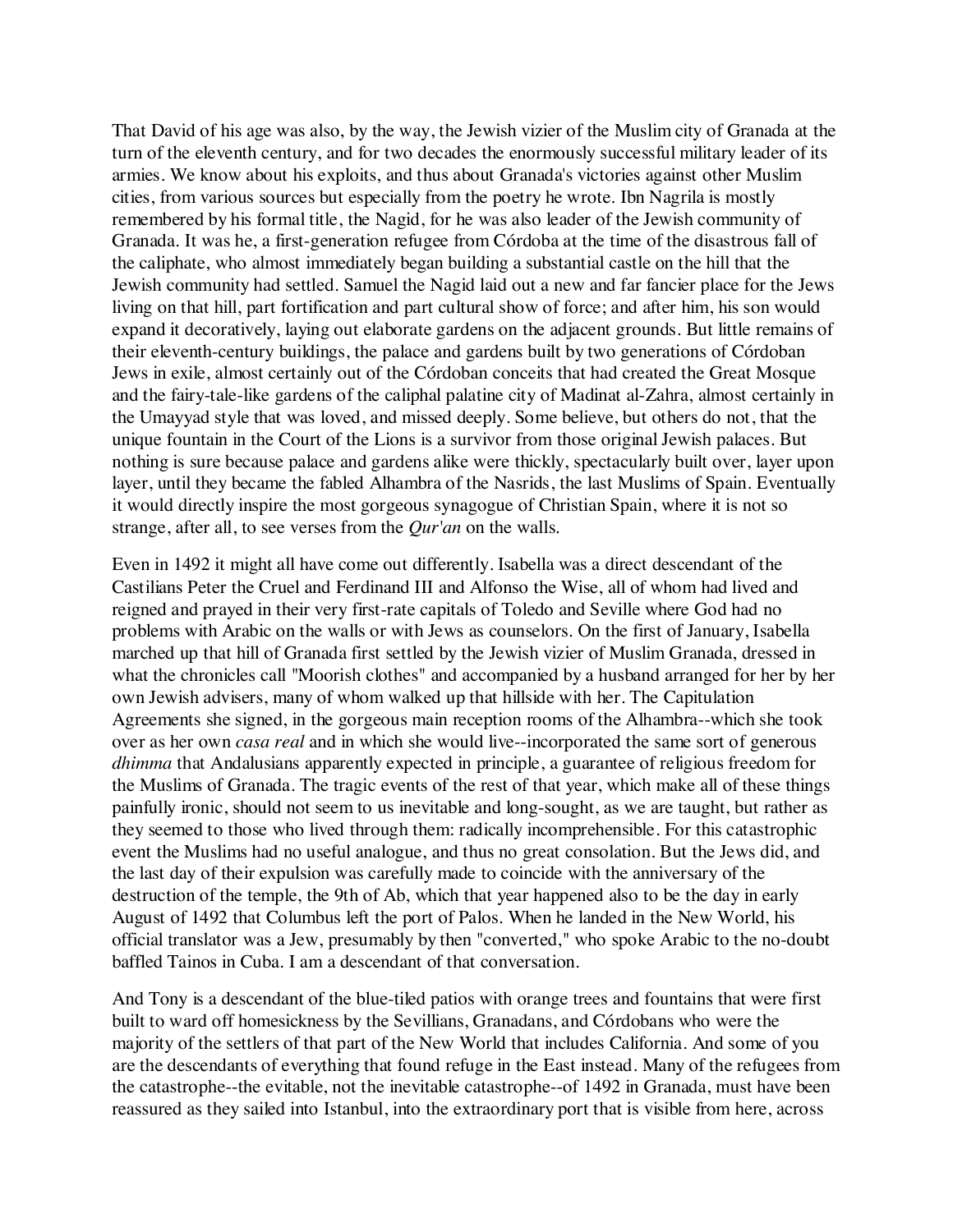the water, to see that the old first-rate God lived here, that His Church had been made over not too many years before with lovely, paper-thin minarets. Hagia Sophia, the heart of Eastern Christianity, was transformed in 1453 into a mosque, and an iconic mosque at that. The Ottomans also made a new home for the Jews, who arrived with their Haggadahs (one of which was recently re-rescued from the barbaric shelling of the Oriental Institute of Sarajevo) and their fifteenth-century Spanish, which their children speak to this day; and many of the Andalusian values in Islam found refuge and appreciation here too, including the extraordinary boatload of love poetry in Arabic that had for so long been the pride and joy of so many Spaniards-- Andalusians, Sephardim, whatever we call them--for whom the language of the poetry you recited, and the name of God in your prayers, and the clothes you wore, and the science you believed in did not have to "harmonize" with each other and could even argue with each other and violently disagree and still be loved and authentic. Maimonides was a Jew and a "Greek"--the second Moses and a rational philosopher--both with equal love and authenticity, and he wrote "The Guide for the Perplexed" in Arabic.

But why should I say these things when there was an Andalusian who said them much better? Ibn 'Arabi, still revered today among Muslims as the greatest of Sufis, was a twelfth-century Sevillian who was a slightly younger contemporary of the Córdobans Maimonides and Ibn Rushd. The philosophers will, I hope, forgive my giving the last word to the poet, and to one of his loveliest love poems, a poem where the line between erotic and spiritual love is not at all clear, and whose final verses embody so much of this Andalusian ethos.

*A white-blazed gazelle Is an amazing sight, Red-dye signaling, Eyelids hinting,*

*Pasture between breastbones And innards. Marvel, A garden among the flames!*

*My heart can take on Any form: Gazelles in a meadow, A cloister for monks,*

*For the idols, sacred ground, Kaaba for the circling pilgrim, The tables of the Torah, The scrolls of the Qur'an*

*I profess the religion of love; Wherever its caravan turns Along the way, that is the belief, The faith I keep.*